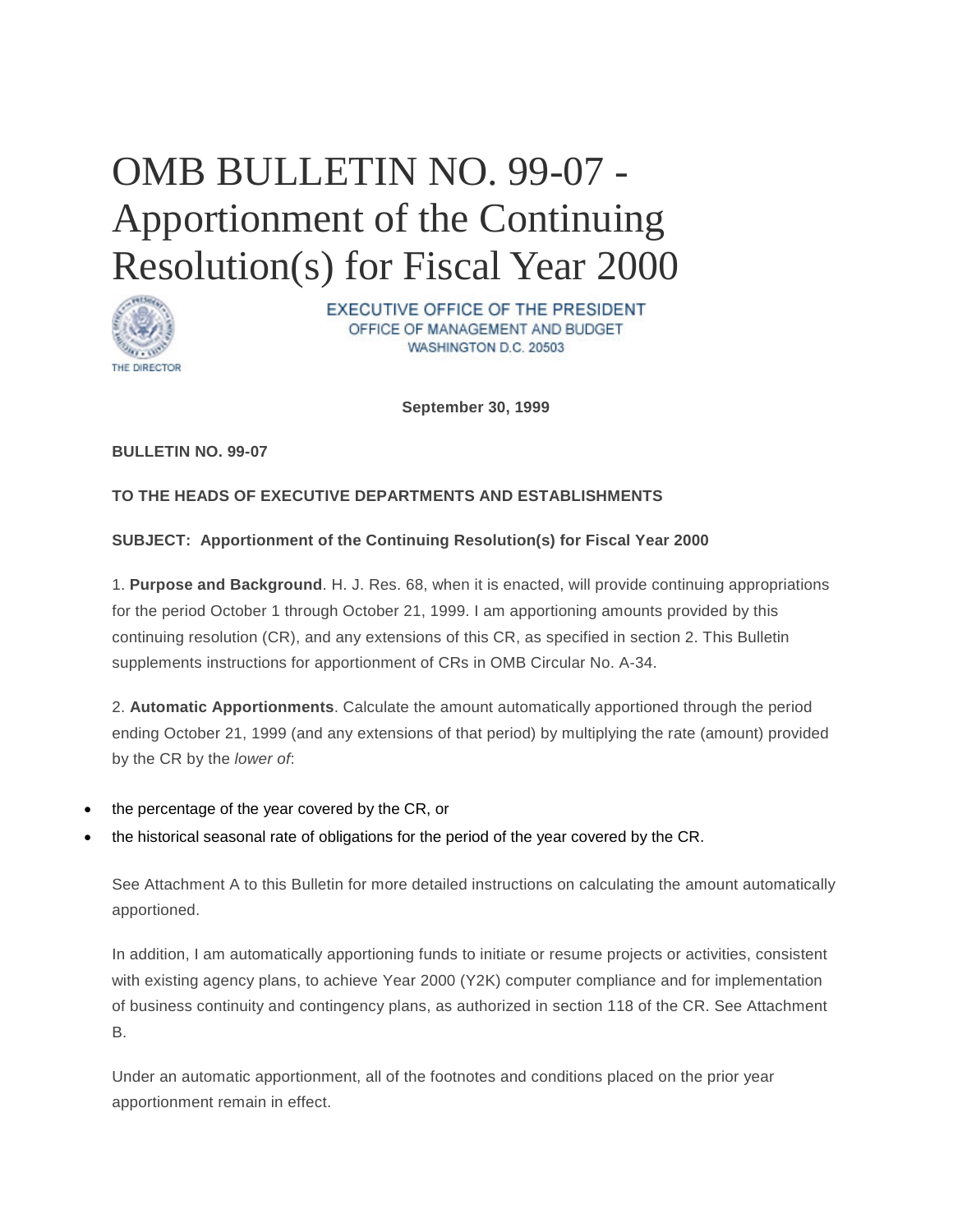The CR expires at midnight on Thursday, October 21, 1999.

3. **Written Apportionments**. If a program requires an amount different from the total amount automatically apportioned, you must request a written apportionment.

**Jacob J. Lew** *Director*

**Attachments** 

Attachment A

#### Calculating the Automatic Apportionment

<span id="page-1-0"></span>Calculate the amount automatically apportioned through the period ending October 21, 1999 (and any extensions of that period) by multiplying the **rate (amount) provided by the CR** by the *lower* of

- the **percentage of the year** covered by the CR, or
- the **historical seasonal rate** of obligations for the period of the year covered by the CR.

**1. What is the rate (amount) provided by the CR?** The rate (amount) provided by the CR could be one of the following *annual* amounts:

- the *rate of operations not exceeding the current rate*, calculated as follows:
- $\circ$  take the net amount enacted in FY 1999, i.e., add any supplemental appropriations and subtract any rescissions;
- o add the unobligated balance carried forward to FY 1999 (if any), and
- o subtract the unobligated balance at the end of FY 1999 (if any); or
- the annual amount for *current rate*, calculated as follows:
- o take the net amount enacted in FY 1999, i.e., add any supplemental appropriations and subtract any rescissions; and
- o add the unobligated balance carried forward to FY 1999 (if any).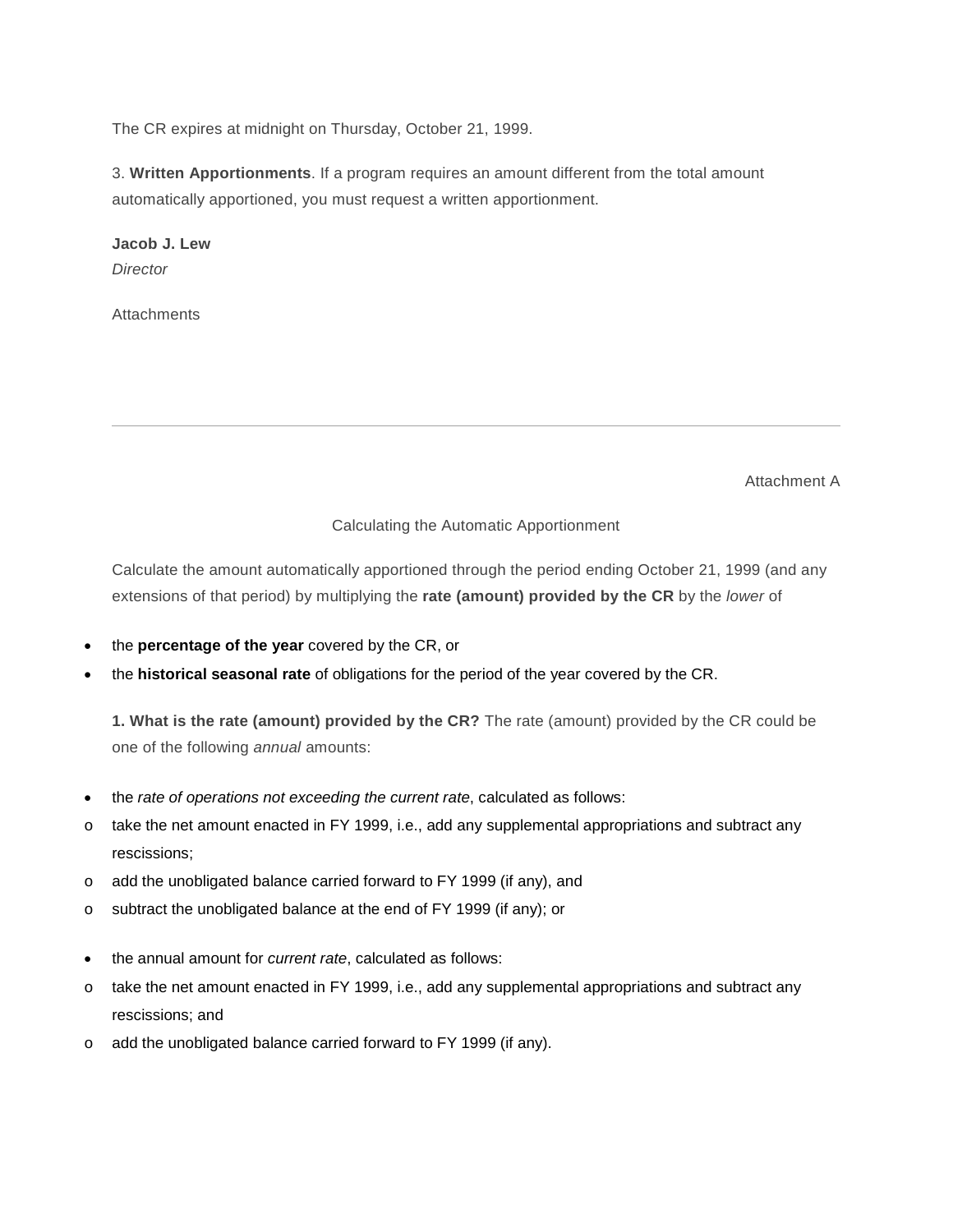**2. Which of the annual amounts do I use?** Use the annual amount representing the *rate of operations not exceeding the current rate*, **except**:

| lf                                                                                                                                                            | Then use                      |
|---------------------------------------------------------------------------------------------------------------------------------------------------------------|-------------------------------|
| The project or activity:<br>is zero funded in both House and Senate passed<br>versions by October 1<br>or is zero funded in the one version passed by October | FY 1999 (the current<br>rate) |
| was conducted in FY 1999, and                                                                                                                                 |                               |
| is included in the President's budget request.                                                                                                                |                               |

For accounts regularly funded in the Labor, HHS, Education, & Related Agencies Appropriations Act, if *either* the House or Senate, *or both are reported* as of October 1, the one(s) reported shall be *deemed as passed as of October 1* and the previous rules apply. But, if *both* have *not* been *reported*, then use FY 1999 (the current rate).

For accounts affected by the foreign affairs reorganization, use the current rate distributed into the accounts established in the Commerce, Justice and State, the Judiciary, and Related Agencies Appropriations Act, 2000 as passed by the House and the Senate.

For projects and activities for decennial census programs, use \$189,524,382.

For reimbursement of past losses for the Commodity Credit Corporation Fund, use \$11,500,000,000.

For Corrections Trustee Operations, Public Defender Services, Parole revocation, Adult Probation, Offender Supervision, Sex Offender Registration, Pretrial Services, District of Columbia Courts, and Defender Services in District of Columbia Courts, use the rate of operations not exceeding the current rate, multiplied by the ratio of the number of days covered by this joint resolution*.*

For Radio Free Asia, use FY 1999 (the current rate).

## **3. How do I calculate the** *percentage of the year* **covered by the CR?**

- Take the number of calendar days covered by the continuing resolution, for example, 21 days.
- Divide it by 366 (the number of days in the year). The result in this example is 5.74 %.
- Round the result to the nearest percentage point in tenths. The percentage of the year in this example is 5.7 %.